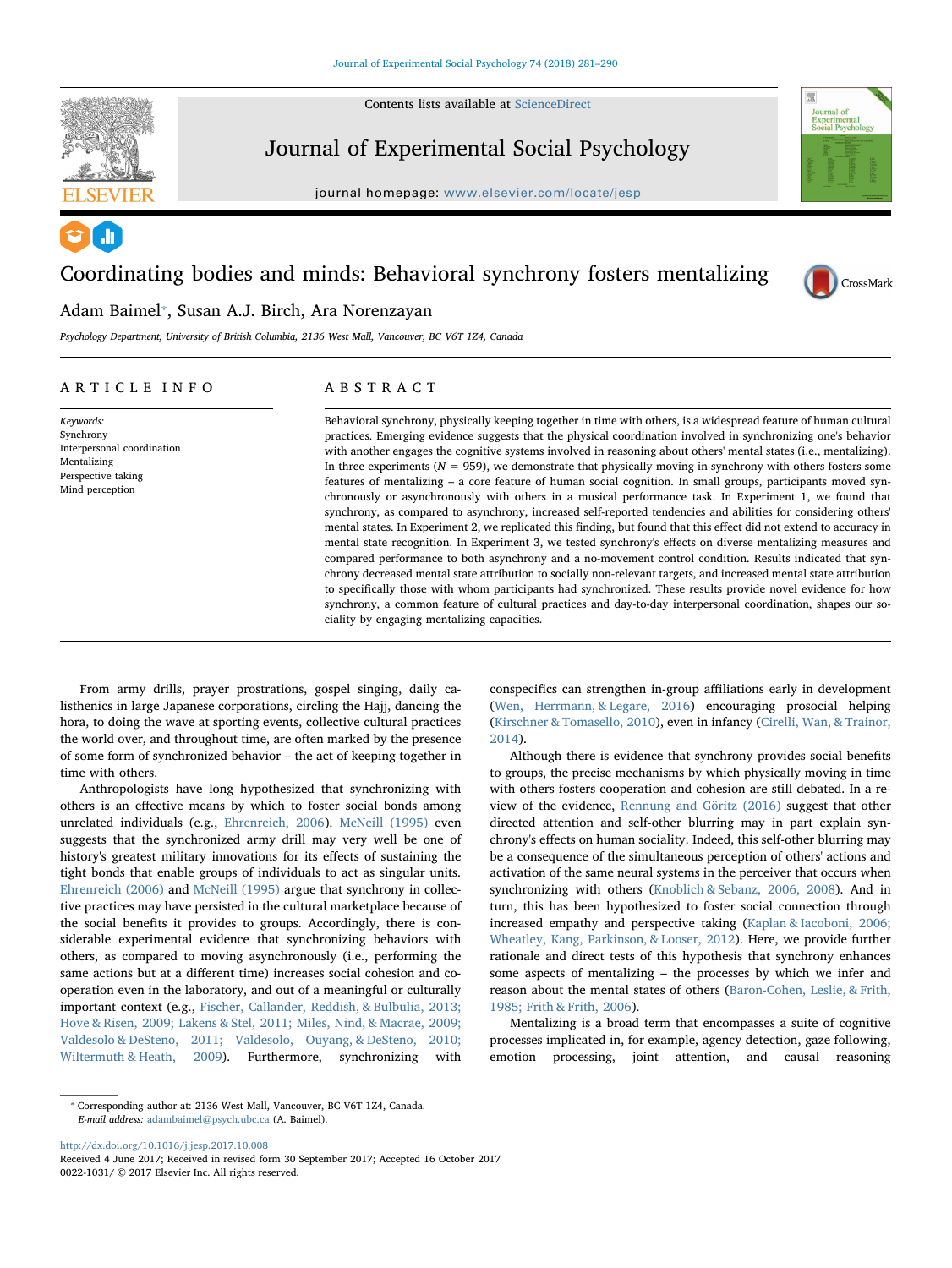([Apperly & Butter](#page-8-2)fill, 2009). These processes can, with the right combination of cognitive resources and motivation [\(Converse, Lin,](#page-8-3) [Keysar, & Epley, 2008; Lin, Keysar, & Epley, 2010](#page-8-3)), lead to the more explicit reasoning about others' affective and cognitive mental states more typically associated with the term ([Frith & Frith, 2006](#page-9-8)). Thus, when we refer to mentalizing, we mean the broad overarching system involved in inferring and reasoning about the mental states of others.

#### 1. Coordinating bodies and minds

Across the lifespan, the temporal coordination of behavior is implicated in the construction and navigation of the boundaries between self and other. Within the first year of life, infants follow the 'gaze' of amorphous blobs (i.e., otherwise non-social targets) when they behave contingently, suggesting that synchrony may be a cue to agency, and that our sensitivity to this cue develops early [\(Johnson,](#page-9-9) [Slaughter, & Carey, 2000\)](#page-9-9). Furthermore, 4-month olds use this information to inform future interactions and demonstrate preferences for previously socially-contingent others, even after a substantial time delay [\(Bigelow & Birch, 1999](#page-8-4)). [Feldman \(2007\)](#page-9-10) hypothesized that parent-child synchronization scaffolds the development of children's capacities for intention reading and empathy and longitudinally demonstrated that synchrony in the first year of life positively predicted empathic capacities in adolescence. Thus, synchrony not only prompts parts of the mentalizing process (i.e., agency detection and gaze following) but actively contributes to its development.

Across the lifespan, synchrony is employed unconsciously in maintaining and establishing new social relationships. Individuals are more likely to spontaneously synchronize their movements with others they like (Miles, Griffi[ths, Richardson, & Macrae, 2010](#page-9-11)), but also to help bridge the psychological distance between members of minimal groups ([Miles, Lumsden, Richardson, & Macrae, 2011\)](#page-9-12). Interestingly, adolescents diagnosed along the Autism Spectrum – marked by reductions in mentalizing ([Baron-Cohen et al., 1985](#page-8-1)) - naturally synchronize with others less than typically developing counterparts, and report greater difficultly with intentionally synchronizing their behaviors with others ([Fitzpatrick et al., 2016\)](#page-9-13). These results follow from the extensive literature exploring the social consequences of another form of interpersonal coordination – behavioral mimicry – in which mimicked behaviors are similar in form, but are not temporally bound as they are in synchrony. In reviewing the evidence, [Chartrand and Lakin \(2013\)](#page-8-5) consistently implicate mentalizing as both a motivator and consequence of behavioral mimicry. For example, individuals with a greater propensity for perspective taking are more likely to mimic others' bodily and facial movements [\(Chartrand & Bargh, 1999](#page-8-6)). Furthermore, mimicking, and being mimicked, increases mentalizing accuracy (i.e., the ability to accurately estimate the mental states of others; [Stel & Vonk,](#page-9-14) [2010\)](#page-9-14). And similarly, [Koehne, Hatri, Cacioppo, and Dziobek \(2016\)](#page-9-15) demonstrated that the degree to which individuals perceived themselves to be synchronizing with another individual in a staged virtual interaction predicted the extent to which participants felt like they could understand the mental states of others. This is suggestive evidence that we synchronize, in part, to mentalize – to glean insights into others' mental states.

Synchronized collective cultural practices may pass on these benefits to individuals in addition to or, perhaps, as a consequence of fostering social cohesion. Indeed, the proposed mechanisms by which synchrony fosters social cohesion – other directed attention and selfother blurring ([Rennung & Göritz, 2016\)](#page-9-5) – are also conditions that foster mentalizing. Individuals are prone to both perceiving and attributing mind where there is none (e.g., to electronic gadgets; [Waytz,](#page-9-16) [Epley, & Cacioppo, 2010](#page-9-16)), and failing to acknowledge and attribute mental states where they certainly exist (e.g., in outgroup members; [Harris & Fiske, 2006\)](#page-9-17). But, mind perception and mental state reasoning is more frequent among individuals who seek to connect and coordinate with each other [\(Waytz, Gray, Epley, & Wegner, 2010\)](#page-9-18). Thus, by

focusing one's social attention on their interaction partners ([Macrae,](#page-9-19) Duff[y, Miles, & Lawrence, 2008](#page-9-19)), synchrony may also increase the likelihood that individuals perceive and engage with others' mental states. Furthermore, the accurate perception of a mind does not necessarily result in the accurate estimation of its contents as accurate reasoning about others' mental states is often biased by one's egocentric perspective ([Birch, 2005; Epley, Morewedge, & Keysar, 2004](#page-8-7)). And thus, by blurring the boundaries between self and other, and reducing egocentrism, synchrony may also foster more accurate mental state reasoning.

As reviewed, there are a number of ways in which mentalizing has been operationalized in the literature, with the unfortunate consequence of only sparse work exploring the overlap among them ([Lindeman & Lipsanen, 2017](#page-9-20); and see [Schaafsma, Pfa](#page-9-21)ff, [Spunt, & Adolphs, 2015](#page-9-21) for a discussion). We contend that there is also an important distinction between mentalizing propensity and mentalizing accuracy – which we argue, are not always clearly, or easily, disambiguated in measures of mentalizing. In the following experiments, we employed a diverse set of measures to assess synchrony's effects in fostering different aspects of mentalizing, including whether these hypothesized effects are specific to propensity or accuracy and whether the targets of mentalizing are socially relevant or not.

#### 2. The current research

In three experiments, we investigated if, and in what ways, synchrony enhances mentalizing. In [Experiment 1,](#page-1-0) we examined whether synchronizing with other individuals increased participant's self-reported propensities for considering the mental states of other people in general. In [Experiment 2](#page-3-0) we tested the replicability of these initial findings, and whether synchrony would also increase mentalizing accuracy, specifically in emotion recognition from pictures of eyes. [Experiment 3](#page-4-0) had two main goals. First, it included a baseline, no movement control condition in addition to the synchrony and asynchrony conditions, to isolate with more precision the source of the effects. That is, we assessed, relative to control, whether synchrony fostered mentalizing, or rather that mentalizing was disrupted by an asynchronous interaction. Second, it probed an increasingly specific set of mentalizing measures to directly test two possible pathways by which synchrony might foster mentalizing: (1) by directing attention to socially relevant minds in one's immediate environment, and (2) by decreasing egocentric biases. [Experiments 2](#page-3-0) and [3](#page-4-0) also assessed the effects of synchrony on feelings of social cohesion in order to examine whether any observed differences in mentalizing were explained by increases in social cohesion. All study materials, data, and analyses scripts are available at: osf.io/5xmb2. All measures, manipulations and exclusions are fully disclosed in this article. No additional data was collected post-data analysis.

## <span id="page-1-0"></span>3. Experiment 1

In this first experiment, we investigated whether participation in a synchronized task in the lab would increase self-reported mentalizing. Specifically, we manipulated whether participants moved and sang in or out of synchrony with others in a musical performance task and then measured responses on the Empathy Quotient (EQ; [Baron-](#page-8-8)[Cohen & Wheelwright, 2004](#page-8-8)) – a self-report measure of mentalizing propensities. We hypothesized that EQ scores would be higher, overall, in the synchrony as compared to the asynchrony condition.

#### 4. Methods

#### 4.1. Participants

One-hundred and sixteen (83 females) undergraduate students at a Canadian university completed this study in exchange for course credit.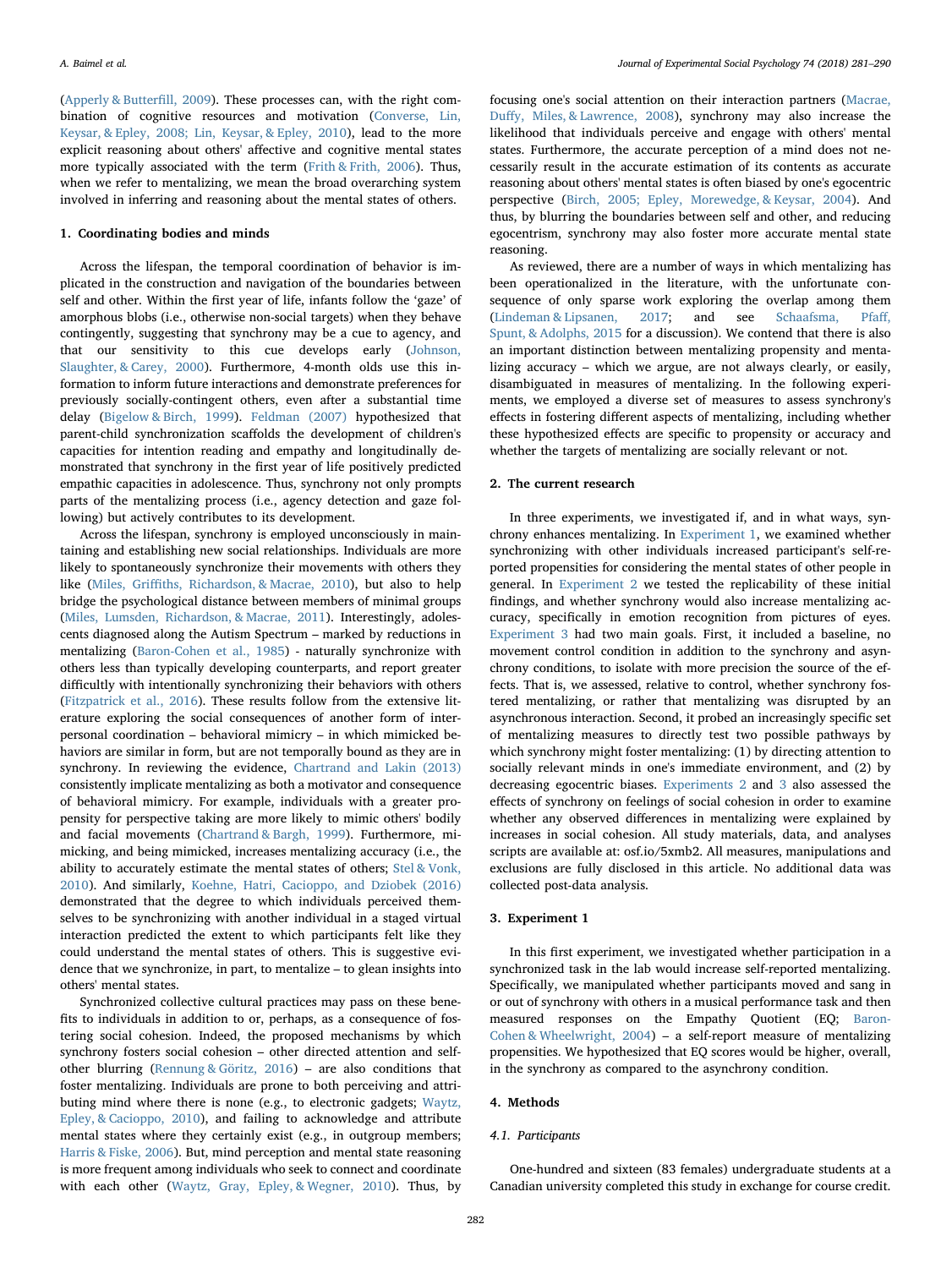Power analysis (conducted in G\*Power; [Faul, Erdfelder,](#page-9-22) [Lang, & Buchner, 2007](#page-9-22)) indicated that this sample size should be powered (80%) to detect effect sizes of  $d = 0.52$  and larger, such as previously reported effects of synchrony on cooperation (F(1, 28)  $= 4.33, p = .04, d = 0.74$ ; Study 2 in [Wiltermuth & Heath, 2009\)](#page-9-23).

Participants ranged in age from 17 to 35 ( $M = 20.07$ ,  $SD = 2.61$ ), were predominantly Asian (62%), Caucasian (33%) or of mixed cultural heritage (5%; see Table S1 for the ethnic composition of the groups across experiments). Participants were randomly assigned to either the synchronous ( $n = 54$  in 16 groups of 3, 3 groups of 2) or asynchronous condition ( $n = 62$  in 20 groups of 3, 1 group of 2). The distribution of male and female ( $\gamma^2$  (1) = 0.01, p = .92), and Asian and Non-Asian participants ( $\gamma^2$  (1) = 0.03, p = .85) was independent of condition. An additional two groups of three participants were excluded from the synchronous condition, and from all analyses, due to experimenter error in instructing participants on how to perform the task.

## 4.2. Materials and procedure

Participants were recruited in groups of three (due to no-shows, 4 groups were composed of 2 participants). Upon arrival, the experimenter asked participants if they knew each other beyond recognizing each other from their courses and no participants indicated that they did. They were then seated around a table and told that they would be participating in two tasks - a musical performance task, followed by a questionnaire.

## 4.2.1. Musical performance task

The musical performance task was the focal manipulation of synchrony in this study, and was adapted from [Wiltermuth & Heath \(2009;](#page-9-23) [Studies 2 and 3\).](#page-9-23) In this task, participants were taught how to move three plastic cups back and forth across a table in a specific manner to the beat of some music. [Wiltermuth and Heath \(2009\)](#page-9-23) had American participants move the cups and sing to the Canadian national anthem, and in an attempt to closely replicate their procedure, we had this Canadian sample move and sing to the American national anthem. Crucially, and unbeknownst to the participants, the group had been randomly assigned to either the synchronous or asynchronous condition. In the synchronous condition, participants' headphones were connected to a single MP3 player. Thus, all participants in the synchronous condition listened to the same, standard 128 beats-per-minute (BPM) version of the anthem. As such, when keeping to the beat they heard over their own headphones, participants synchronized in both their movements of the cups and the singing of the lyrics with others in this condition. In the asynchronous condition, participants were connected to individual MP3 players that were loaded with different

#### <span id="page-2-0"></span>Table 1

Random-intercept linear regression models predicting Empathy Quotient.

versions of the anthem: 128 BPM (standard), 90 BPM (slower) or 165 BPM (faster). As such, when keeping to the beat that they heard over their headphones, participants did not synchronize with each other in either their movements of the cups or the singing of the lyrics. The manipulation lasted for approximately 3 min. For full methodological details of this task see supplemental S.2.1.

Following the musical performance task, participants responded to the Empathy Quotient (EQ; [Baron-Cohen & Wheelwright, 2004\)](#page-8-8). This 40-item self-report measure assesses cognitive and affective features of individual propensities in mentalizing, as well as general social skills, as measured either by a single total score or three subscales ([Lawrence,](#page-9-24) [Shaw, Baker, Baron-Cohen, & David, 2004](#page-9-24)): (1) Cognitive empathy, or perspective taking, measures the tendency to engage with, and efficiency at predicting the, mental states of others (e.g., "I am good at predicting how someone will feel"); (2) Affective empathy measures one's tendency to emotionally react to and engage with the mental states of others (e.g., "Seeing people cry doesn't really upset me"); (3) Social skills (e.g., "I find it hard to know what to do in a social situation").

After the EQ, participants reported their age, sex, and cultural background as all of these demographics have been previously implicated in accounting for individual differences in mentalizing (eg., see [Baron-Cohen \(2009\)](#page-8-9) for discussion of sex differences; see [Bernstein,](#page-8-10) [Thornton, & Sommerville \(2011\)](#page-8-10) for discussion of age-related differences; and see [Willard & Norenzayan, 2013](#page-9-25) for a discussion of cultural differences in a comparable sample).

## 5. Results and discussion

Empathy Quotient scores were higher in the synchronous condition  $(M = 46.00, SD = 9.86)$  than in the asynchronous condition  $(M = 42.21, SD = 10.45); t(113.26) = -2.01, p = .047, d = 0.37,$ .95CI = [0.00, 0.74]. EQ scores were then analyzed using a randomintercept linear regression model with participant group as a random effect (following [Garson, 2013;](#page-9-26) for analytical rationale see supplemental S.1). This random effect structure matched the small groups methods employed across studies. Thus, even if the random effect of group was small, we retained this random effect structure across all models to account for the nested structure of the data. Coefficients from all mixed-effect models presented across experiments can be interpreted as would be standardized regression coefficients. In this model, the effect of condition on EQ ( $b = 0.40$ , .95CI = [0.05, 0.75],  $p = .03$ ) was robust to controlling for demographic influences (i.e., age, sex, participant ethnicity, and ethnic homogeneity of the group) on mentalizing (see [Table 1\)](#page-2-0). We then similarly modeled the EQ subscales, and found that this effect was specific to cognitive empathy  $(b = 0.38, .95CI =$ 

|                                  | Empathy quotient                 |         |       | Cognitive empathy                |         |                  | Affective empathy                |         |                  | Social skills                    |         |                  |  |
|----------------------------------|----------------------------------|---------|-------|----------------------------------|---------|------------------|----------------------------------|---------|------------------|----------------------------------|---------|------------------|--|
|                                  | $b$ [.95 CI]                     | t       | p     | $b$ [.95 CI]                     | t       | $\boldsymbol{p}$ | $b$ [.95 CI]                     | t       | $\boldsymbol{p}$ | $b$ [.95 CI]                     | t       | $\boldsymbol{p}$ |  |
| Intercept                        | $0.47$ [0.12, 0.82]              | 2.60    | .01   | $0.44$ [0.09, 0.79]              | 2.46    | .02              | $0.32$ [ $- 0.05$ ,<br>0.70]     | 1.68    | .10              | $0.46$ [0.10, 0.83]              | 2.48    | .01              |  |
| Condition<br>$(1 = Synchronous)$ | $0.40$ [0.05, 0.75]              | 2.25    | .03   | $0.38$ [0.04, 0.72]              | 2.17    | .04              | $0.26$ [ $- 0.11$ ,<br>$0.63$ ]  | 1.40    | .17              | $0.27$ $-0.08$ ,<br>0.621        | 1.50    | .14              |  |
| Age (years)                      | $0.02$ [ $- 0.16$ ,<br>0.19]     | 0.22    | .83   | $0.01$ [ $-0.17$ ,<br>0.18]      | 0.06    | .95              | $0.04$ [ $- 0.14$ ,<br>0.23]     | 0.46    | .65              | $-0.02$ [ $-0.20$ ]<br>$0.16$ ]  | $-0.25$ | .81              |  |
| Male                             | $-0.38$ [ $-0.76$ ,<br>$-0.01$ ] | $-2.02$ | .045  | $-0.65$ [ $-1.02$ ,<br>$-0.28$ ] | $-3.43$ | .001             | $-0.03$ [ $-0.43$ ]<br>0.371     | $-0.15$ | .88              | $0.03$ [ $- 0.36$ ,<br>$0.41$ ]  | 0.14    | .89              |  |
| Asian                            | $-0.89$ [ $-1.30$ ]<br>$-0.47$ ] | $-4.19$ | <.001 | $-0.70$ [ $-1.12$ ,<br>$-0.28$ ] | $-3.28$ | .002             | $-0.71$ [ $-1.15$ ,<br>$-0.26$ ] | $-3.11$ | .003             | $-0.96$ [ $-1.40$ ,<br>$-0.52$ ] | $-4.29$ | <.001            |  |
| Asian group<br>AICc              | $0.32$ [0.12, 0.52]<br>324.11    | 3.08    | .003  | $0.26$ [0.06, 0.46]<br>323.57    | 2.57    | .01              | $0.32$ [0.11, 0.54]<br>337.90    | 2.95    | .004             | $0.24$ [0.03, 0.45]<br>332.31    | 2.28    | .02              |  |
| Mean VIF                         | 1.21                             |         |       | 1.23                             |         |                  | 1.22                             |         |                  | 1.23                             |         |                  |  |
| $R^2$ total                      | .26                              |         |       | 0.24                             |         |                  | 0.15                             |         |                  | 0.16                             |         |                  |  |
| $R^2$ fixed effects              | .22                              |         |       | 0.22                             |         |                  | 0.12                             |         |                  | 0.16                             |         |                  |  |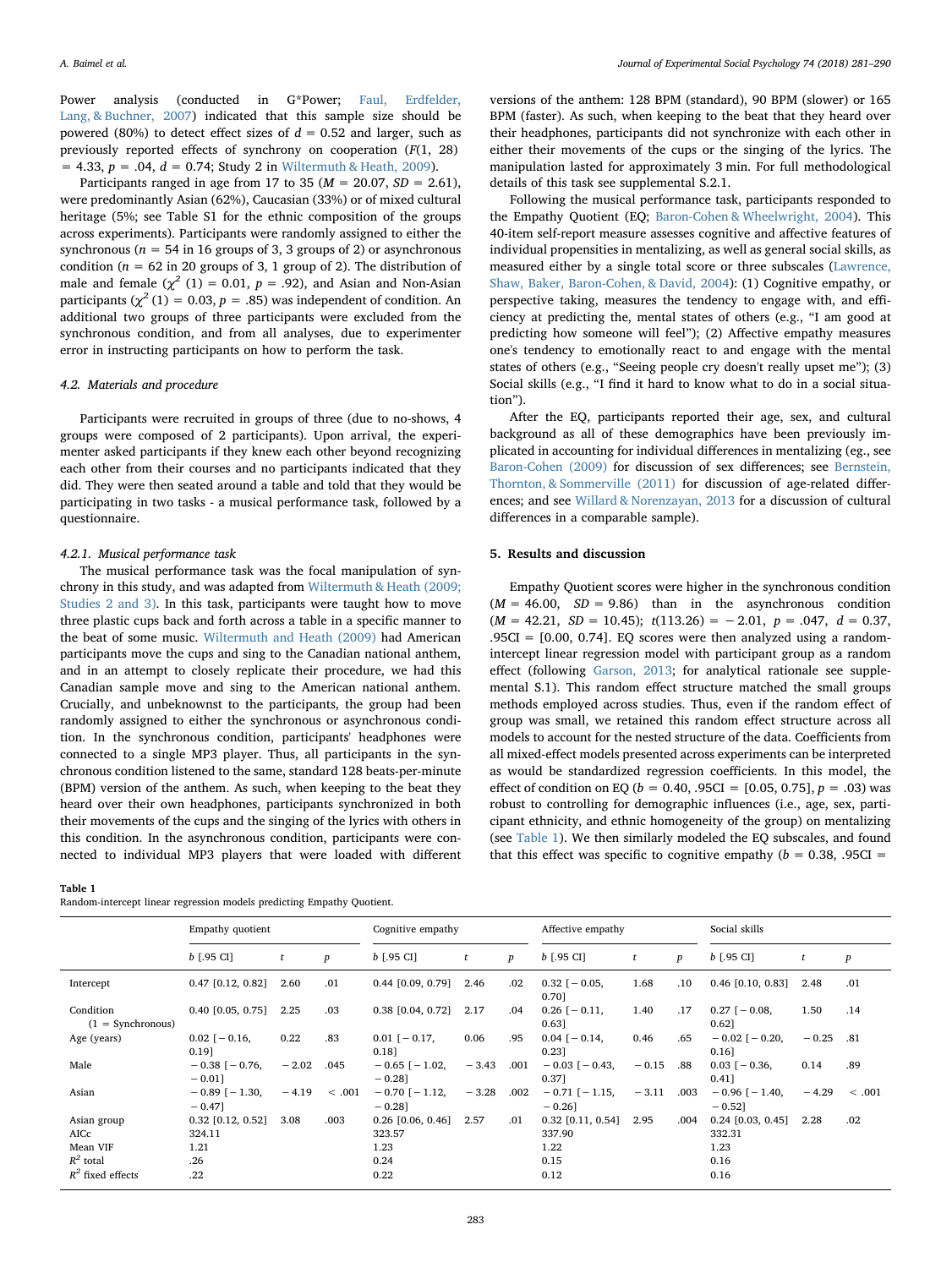[0.04, 0.72],  $p = .04$ ; see [Table 1\)](#page-2-0). For discussion of the controls and model fit indices see supplemental S.2.2; and for discussion of the influence of a minimal outlier in this first experiment see supplemental S.5.1.

In support of our hypothesis, the results from [Experiment 1](#page-1-0) suggest synchronizing with others fosters mentalizing, as measured by the EQ. Although we made no a-priori hypotheses regarding the EQ's subscales, we found that this effect was specific to cognitive empathy. We note that this effect was found even though a trait measure of mentalizing was used. In [Experiments 2B](#page-3-0) and [3,](#page-4-0) we employed additional mentalizing measures to assess the specificity and generalizability of this observed effect of synchrony on mentalizing beyond the EQ. We discuss these issues in detail in the General Discussion.

#### <span id="page-3-0"></span>5.1. Experiments 2A & 2B

Experiments 2A and 2B were designed to replicate and extend our initial findings. Specifically, we collected measures of social cohesion in addition to the EQ. This allowed us to explore whether mentalizing mediated the effects of synchrony on social cohesion, and/or whether social cohesion mediated the effects of synchrony on mentalizing. Following the manipulation in [Experiment 2B](#page-3-0) but prior to the EQ, participants responded to a state measure of accuracy in mental state reasoning in the form of a measure of emotion recognition – the Reading the Mind in the Eyes Test [\(Baron-Cohen, Wheelwright, Hill,](#page-8-11) [Raste, & Plumb, 2001](#page-8-11)).

We hypothesized that: (1) EQ scores would be higher in the synchrony condition, (2) that this effect would be specific to the cognitive empathy subscale, and that (3) mentalizing accuracy would be higher in the synchrony condition. Furthermore, we hypothesized (4) that reported social cohesion would be greater in the synchrony condition than in the asynchrony condition. Lastly, we planned to explore whether or not any observed effects on mentalizing were causes, consequences, or independent of any observed increases in social cohesion.

#### 6. Methods

## 6.1. Participants

[Experiment 1](#page-1-0) provided a first estimate of the effect of synchrony on mentalizing. Thus, we used the standardized between condition dif-ference in EQ scores observed in [Experiment 1](#page-1-0) ( $d = 0.37$ , .95CI = [0.00, 0.74],  $t(113.26) = 2.01$ ,  $p = .047$ ) rather than previously reported effect size estimates from the broader synchrony literature to calculate the suggested minimum necessary sample size for this replication. Power analysis (conducted in G\*Power; [Faul et al., 2007\)](#page-9-22) suggested a minimum of 116 participants per condition to achieve 80% power to detect a similarly sized effect if it exists on the EQ as observed in [Experiment 1.](#page-1-0)

Participants ( $N = 296$ ; 222 females) were undergraduate students at a Canadian university who participated in exchange for course credit, and ranged in age from 18 to 42 ( $M = 20.64$ ,  $SD = 2.66$ ), and selfidentified as Asian (60%), Caucasian (33%), or other (7%). Participants were randomly assigned to either the synchronous  $(n = 144, 41)$ groups) or asynchronous condition ( $n = 152$ , 42 groups). The distribution of male and female ( $\chi^2$  (1) = 1.15, p = .28), and Asian and Non-Asian participants ( $\chi^2$  (1) = 2.69, p = .10) was independent of condition. Groups were randomly assigned to the two versions of this experiment. In [Experiment 2A](#page-3-0) (EQ Only;  $n = 149$ ) participants re-sponded only to the EQ. In [Experiment 2B](#page-3-0) (Eyes Test & EQ;  $n = 147$ ), participants first responded to the 'Reading the Mind in the Eyes' Test ([Baron-Cohen et al., 2001](#page-8-11)), followed by the EQ. We note that as fewer participants completed the Eyes Test, we were only statistically powered (80%) to detect a larger effect of  $d = 0.47$  or greater on this measure of mentalizing accuracy. These study versions were run separately rather than counterbalancing the questionnaires to avoid

potential dampening of effects from the time-delay between the manipulation and the social cohesion measures.

#### 6.2. Materials and procedure

The musical performance task was modified such that instead of listening to the American national anthem, participants listened to a three-quarter measure metronome beat that was preloaded onto four MP3 players at 65, 90, 128, and 165 BPM; thus removing the singing portion of the task. This allowed us to test for the unique effects of synchronous movement on mentalizing. Participants were recruited in groups of three or four (see supplemental S.3.1 for further details).

#### 6.2.1. Reading the mind in the eyes test

The 'Reading the Mind in the Eyes Test' (Eyes Test; [Baron-Cohen](#page-8-11) [et al., 2001\)](#page-8-11) is a 36-item state measure of accuracy in emotion recognition that asks participants to match mental states terms to pictures of eyes. The items can be classified into two categories of mental states – 'thinking' (e.g., fantasizing, suspicious, reflective) and 'feeling' (e.g., uneasy, worried, hostile). The EQ and the Eyes Test were designed to capture distinct facets of mental state reasoning and are not significantly correlated in the general population [\(Baron-Cohen et al.,](#page-8-12) [2015\)](#page-8-12).

#### 6.2.2. Social cohesion

Participants then completed three measures of perceived group cohesion. These included a 4-item measure of 'Relational Ties' [\(Gómez](#page-9-27) [et al., 2011](#page-9-27)) assessing the extent to which participants shared a connection with their group (e.g., "Do you feel like you know any of the other participants very well"). Group fusion (Swann Jr., [Swann, Gómez,](#page-9-28) [Conor, Francisco, & Huici, 2009](#page-9-28)) – the extent to which the self was subsumed, or 'fused' with that of the group - was assessed using a picture of increasingly overlapping circles. Lastly, an 8-item Group Identification measure assessed the extent to which individuals felt committed to their group (e.g., "How much do you feel you belong to the group?"; [Hogg, Sherman, Dierselhuis, Maitner, & Mo](#page-9-29)ffitt, 2007). After these measures, participants filled out the demographics as in [Experiment 1](#page-1-0).

#### 7. Results and discussion

EQ scores were higher in the synchronous condition  $(M = 46.38$ ,  $SD = 9.84$ ) than in the asynchronous condition ( $M = 41.58$ ,  $SD = 8.91$ ;  $t(284.96) = -4.36$ ,  $p < .001$ ,  $d = 0.51$ , .95CI = [0.28, 0.74]. On the Eyes Test, scores did not significantly differ between the synchronous ( $M = 25.50$ ,  $SD = 3.65$ ) and asynchronous ( $M = 24.97$ ,  $SD = 3.75$ ) conditions;  $t(144.97) = -0.86$ ,  $p = .39$ ,  $d = 0.14$ , .95CI =  $[-0.18, 0.47]$ . These two measures were not significantly correlated,  $r(140) = 0.11$ ,  $p = .19$  (see Table S2 for additional correlations).

In a random-intercept linear regression, the effect of condition on EQ ( $b = 0.43$ , .95CI = [0.18, 0.67],  $p < .001$ ) was robust to controlling for demographic and participant group differences as in [Experiment 1,](#page-1-0) and to the additional controls for social cohesion (see [Table 2;](#page-4-1) and for discussion of controls see supplemental S.3.2). In an additional model, we found that group identification marginally moderated the effect of condition on EQ (interaction  $b = 0.21$ , .95CI =  $[-0.01, 0.42]$ ,  $p = .06$ ). When controlling for this interaction, the main effect of condition ( $b = 0.42$ , .95CI = [0.18, 0.66],  $p = .001$ ) was significant, but that of group identification was not ( $b = 0.07$ , .95CI =  $[-0.10, 0.24]$ ,  $p = .42$ ). The inclusion of this interaction marginally improved model fit ( $\chi^2$  (1) = 3.66, p = .06; Interaction model  $R^2$ total = 0.27,  $R^2$  fixed effects = 0.20, mean VIF = 1.40). However, corrected-AIC estimates (AICc), which adjusts for the number of parameters in a model, indicated this was a worse fitting model  $(AAICc = 1.22)$ . Thus, we make no strong conclusions about this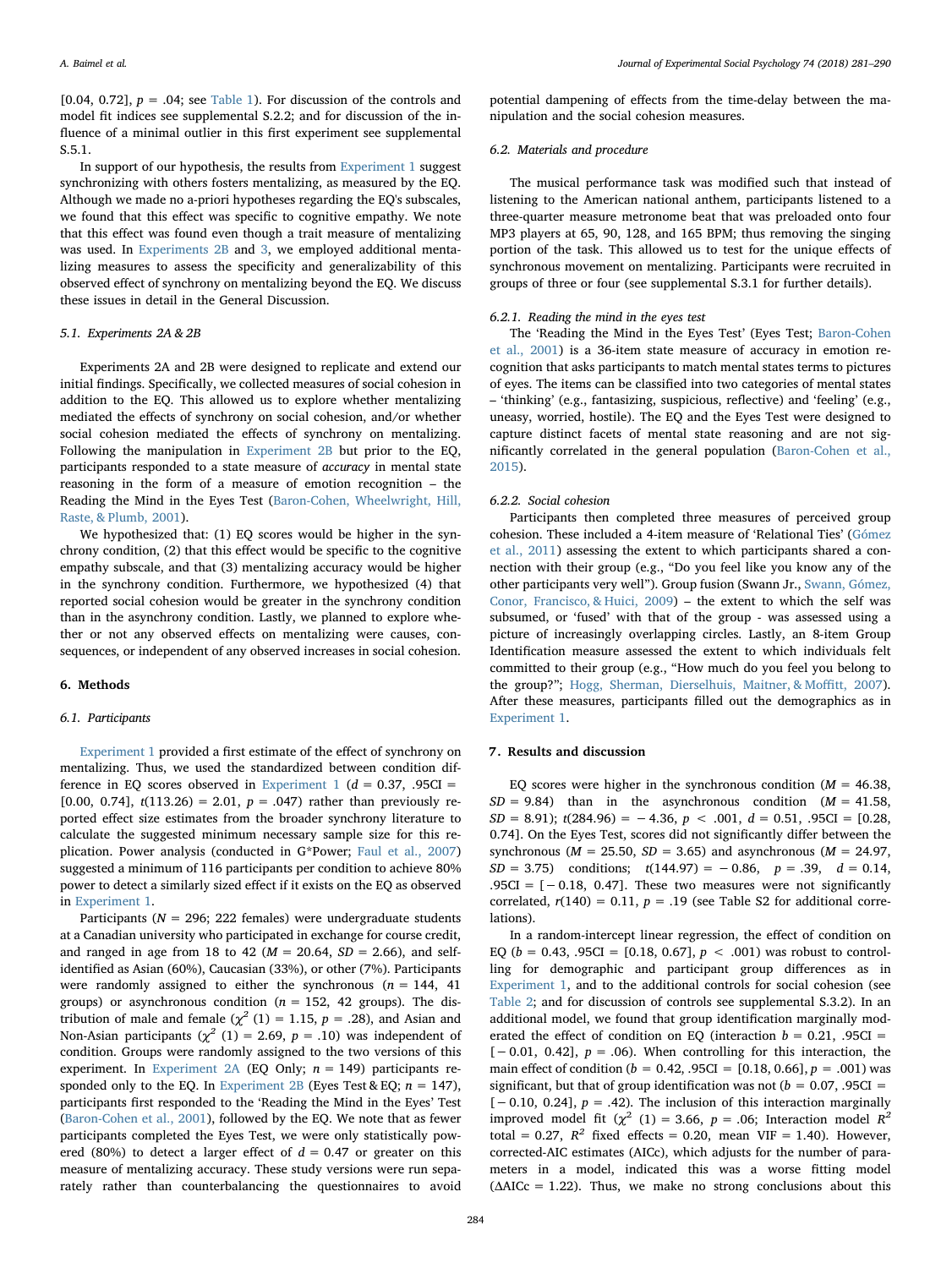<span id="page-4-1"></span>

| Random intercept linear regression models predicting Empathy Quotient subscales in Experiments 2A and 2B<br>Table 2 |                           |         |                 |                                                                                |                                               |                |                           |                                                   |               |                           |                                          |                               |
|---------------------------------------------------------------------------------------------------------------------|---------------------------|---------|-----------------|--------------------------------------------------------------------------------|-----------------------------------------------|----------------|---------------------------|---------------------------------------------------|---------------|---------------------------|------------------------------------------|-------------------------------|
|                                                                                                                     | Empathy quotient          |         |                 | Cognitive empathy                                                              |                                               |                | Affective empathy         |                                                   |               | Social skills             |                                          |                               |
|                                                                                                                     | b [.95 CI]                |         |                 | $[0.95 \; \text{C}$                                                            |                                               |                | b [.95 CI]                |                                                   |               | b [.95 CI]                |                                          |                               |
| Intercept                                                                                                           | $0.02$ [ $-0.24, 0.28$ ]  |         |                 | $-0.04$ [ $-0.29, 0.22$ ]                                                      | $-0.29$                                       |                | $0.05$ [ $-0.23, 0.33$ ]  | 0.35                                              |               | 0.34 [0.08, 0.60]         | 2.58                                     |                               |
| Condition $(1 = S$ ynchronous)                                                                                      | $0.43$ [0.18, 0.67]       | 3.47    | $\overline{00}$ | $0.46$ [0.23, 0.68]                                                            | 3.91                                          | $< .001$       | $0.13[-0.13, 0.39]$       | 0.96                                              | 34            | $0.16[-0.07, 0.38]$       | 1.37                                     |                               |
| Age                                                                                                                 | $-0.01$ [ $-0.12$ , 0.10] | $-0.20$ | 84              |                                                                                | $-0.72$                                       | 47             | $0.03[-0.09, 0.14]$       | 0.47                                              | $\ddot{q}$    | $-0.09$ [ $-0.21, 0.02$ ] | $-1.64$                                  | $\overline{.10}$              |
| Male                                                                                                                | $-0.37[-0.61, -0.12]$     | $-2.96$ | .003            | $-0.04$ [ $-0.14$ , 0.07]<br>-0.61 [ $-0.85$ , $-0.37$ ]                       | 4.94                                          | $< .001$       | $-0.01$ [ $-0.27, 0.25$ ] | $-0.09$                                           | 93            | $-0.08$ [ $-0.33, 0.17$ ] | $-0.60$                                  | 55                            |
| Asian                                                                                                               | $-0.35$ [ $-61, -0.10$ ]  | $-2.73$ | 007             |                                                                                |                                               | $^{24}$        | $-0.29[-0.56, -0.02]$     | $-2.13$                                           | ຶ             | $-0.62[-0.89, -0.35]$     | $-4.48$                                  | $\frac{1}{2}$                 |
| Relational Ties                                                                                                     | $0.04[-0.09, 0.16]$       | 0.58    | ە.              | $\begin{array}{r} -0.15 ~[- 0.40, ~0.11]\\ -0.09 ~[- 0.21, ~0.03] \end{array}$ | $\begin{array}{r} -1.17 \\ -1.51 \end{array}$ | $\frac{13}{2}$ | 0.17 [0.04, 0.30]         | $2.52$<br>$-1.85$<br>$-0.71$<br>$1.12$<br>$-1.10$ | ਠ             | $0.04$ [ $-0.08$ , 0.17]  | 1.67                                     | 50                            |
| Fusion                                                                                                              | $-0.07$ [ $-0.19$ , 0.06] | $-1.02$ |                 | $-0.04$ [ $-0.16$ , 0.09]                                                      | $-0.63$                                       | 53             | $-0.13[-0.26, 0.01]$      |                                                   | 50            | $-0.03$ [ $-0.16$ , 0.10] |                                          |                               |
| Group Identification                                                                                                | 0.17 [0.04, 0.30]         | 2.53    |                 | 0.17 [0.00, 0.33]                                                              | 1.98                                          |                | $-0.07$ [ $-.25, 0.12$ ]  |                                                   | $\frac{8}{3}$ | $-0.11[-0.28, 0.07]$      | $-0.51$<br>$-1.21$<br>$-0.42$<br>$-0.40$ | $\frac{5}{9}$ 3 $\frac{5}{9}$ |
| Exp. Version $(1 = Exp. 2B)$                                                                                        | $0.16[-0.08, 0.39]$       | 1.29    |                 | $0.12$ [ $-0.10$ , 0.35]                                                       | $1.05 - 2.41$                                 | 30             | $0.15[-0.11, 0.40]$       |                                                   | .26           | $-0.05$ [ $-0.27, 0.17$ ] |                                          |                               |
| Asian Group                                                                                                         | $-0.11$ [ $-0.25, 0.03$ ] | $-1.58$ | $^{12}$         | $-0.16$ [ $-0.30, -0.03$ ]                                                     |                                               | 0 <sup>2</sup> | $-0.08$ [ $-0.23, 0.07$ ] |                                                   | Σj            | $-0.03[-0.16, 0.11]$      |                                          | 69                            |
| Condition*Group Identification                                                                                      |                           |         |                 | $0.05[-0.17, 0.26]$                                                            | 0.42                                          |                | $0.18[-0.05, 0.41]$       | 1.53                                              |               | 0.35 [0.13, 0.57]         | 3.10                                     | $\overline{002}$              |
| AICc                                                                                                                | 788.78                    |         |                 | 783.03                                                                         |                                               |                | 827.27                    |                                                   |               | 807.71                    |                                          |                               |
| Mean VIF                                                                                                            | 1.23                      |         |                 | 1.41                                                                           |                                               |                | 1.40                      |                                                   |               | 1.43                      |                                          |                               |
| $R^2$ Total                                                                                                         | $\frac{5}{2}$             |         |                 | 0.26                                                                           |                                               |                | 0.17                      |                                                   |               | 0.15                      |                                          |                               |
| $R^2$ Fixed Effects                                                                                                 | $\overline{19}$           |         |                 | 0.22                                                                           |                                               |                | 0.08                      |                                                   |               | 0.15                      |                                          |                               |

<span id="page-4-2"></span>Table 3 Social cohesion measures by condition in [Experiment 2](#page-3-0) .

|                                                   | Relational ties<br>M(SD)                                                                                   | Group<br>identification<br>M(SD)                                                                               | Fusion<br>M(SD)                                                                                                  |
|---------------------------------------------------|------------------------------------------------------------------------------------------------------------|----------------------------------------------------------------------------------------------------------------|------------------------------------------------------------------------------------------------------------------|
| Asynchronous<br>Synchronous<br>Test of difference | 0.67(0.89)<br>0.70(1.04)<br>t(282.24)<br>$= -0.25, p = .80$<br>$d = -0.03$ .<br>$.95CI = [-0.26]$<br>0.201 | 4.11(1.67)<br>4.08(1.64)<br>$t(292.75) = 0.14$ ,<br>$p = .89$<br>$d = 0.02$ .<br>$.95CI = [-0.21,$<br>$0.25$ ] | 2.91(1.33)<br>2.92(1.44)<br>t(285.17)<br>$=$ - 0.05, $p = .96$<br>$d = -0.01$ .<br>$.95CI = [-0.24,$<br>$0.22$ ] |

interaction, but include it in subsequent models. Modelling of the Eyes Test with controls did not change our inferences (see supplemental S.3.3).

We then modeled the EQ subscales, and found that condition differences were specific to cognitive empathy (see [Table 2](#page-4-1)). In these models, we found that the moderating e ffect of group identi fication was speci fic to the social skills subscale of the EQ. Thus, it is plausible that this reflects the comparable social nature of the items and not a specific e ffect on mentalizing. [Experiment 2](#page-3-0) results were not a ffected by outliers (see supplemental S.5.2).

We did not find that synchrony increased perceived social cohesion. There were no signi ficant di fferences in social cohesion between conditions (see [Table 3](#page-4-2)). This suggests that the observed condition differences in mentalizing were not a byproduct of increased social cohesion, but rather a direct e ffect of the manipulation. As the manipulation did not produce di fferences in cohesion – we could not test whether synchrony induced mentalizing mediated the effects of synchrony on cohesion or the reversed paths.

In summary, we replicated the key results of [Experiment 1.](#page-1-0) In support of two of our hypotheses, (1) self-reported mentalizing propensities were higher in the synchronous condition, and (2) this difference was specific to cognitive empathy. We did not find that (3) mentalizing accuracy, as measured with the Eyes Test, was greater in the synchronous condition. However, a limitation of the Eyes Test, even as a state measure of mentalizing, is that it measures accuracy in detecting the mental states of unknown others and not those that the participants had speci fically synchronized with. Furthermore, (4) we did not observe di fferences in social cohesion between conditions, therefore social cohesion cannot explain the e ffect of synchrony on mentalizing. To extend these results, we included in [Experiment 3](#page-4-0) a broader array of state and trait mentalizing measures that allowed us to assess the scope of the e ffect of synchrony on mentalizing that also varied in the degree of social relevance of their targets.

#### <span id="page-4-0"></span>7.1. Experiment 3

Increasing the accuracy in mental state perception, and/or decreasing the egocentrism that hinders accurate mental state estimation may be two complimentary mechanisms by which synchrony may foster mentalizing (see [Baimel, Severson, Baron, & Birch, 2015](#page-8-13) for a discussion). In this third experiment, we tested whether synchrony increases mental state attribution broadly (including to non-human targets and social outgroups) or narrowly (to socially-relevant targets), and whether synchrony suppresses egocentric biases when reasoning about others' knowledge. We hypothesized that synchrony would narrowly increase mental state attribution, and not broadly. We also tested whether the e ffects on the Empathy Quotient would generalize to a di fferent, but conceptually similar, self-report measure of mentalizing tendencies. We again assessed social cohesion. Finally, and importantly, a true no-movement control condition was included to serve as a baseline for distinguishing the e ffects of synchrony on mentalizing from those of asynchrony. This is crucial, as the extant synchrony literature is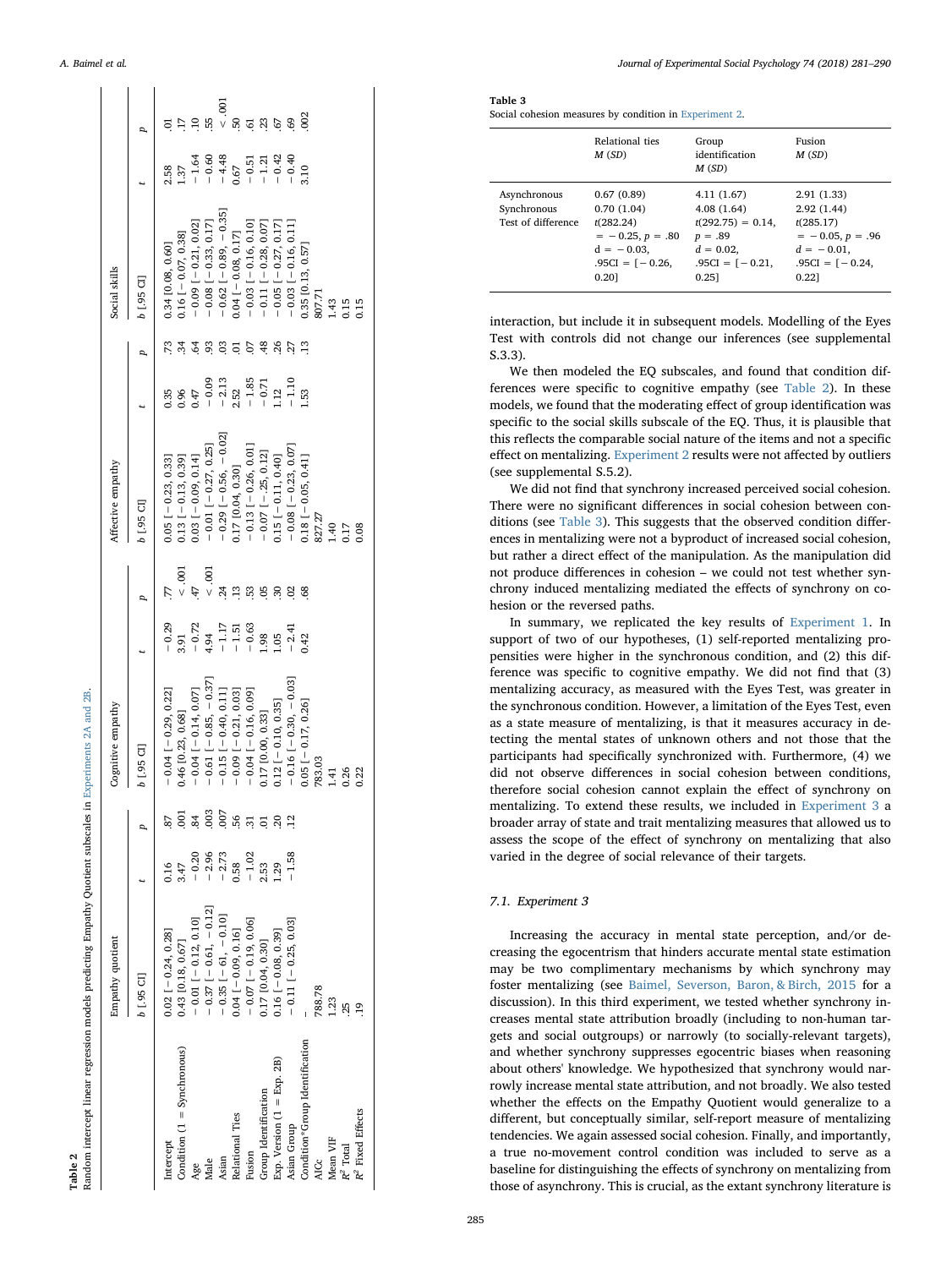quite variable in its use of contrasting control conditions (as noted elsewhere; e.g., [Tarr, Launay, & Dunbar, 2016\)](#page-9-30).

## 8. Methods

#### 8.1. Participants

In a power analysis (conducted in G\*Power; [Faul et al., 2007](#page-9-22)), we used the lower bound estimate of the standardized mean difference on total EQ scores between the synchronous and asynchronous conditions observed in our data when collapsed across [Experiments 1](#page-1-0) and [2](#page-3-0) to calculate the necessary sample size for our third experiment  $(d = 0.47)$ . .95CI =  $[0.27, 0.67]$ ,  $t(400.95) = 4.74$ ,  $p < .001$ ). Sample size planning was conducted based on this lower-bound effect size as it was our best estimate, given the results of the previous experiments, of the minimum direct effect of synchrony on mentalizing. This analysis suggested that to achieve expected power (80%), we would need a minimum of 217 participants per condition to detect an effect of this size.

Five hundred and fourty-seven (429 females) Canadian undergraduate students completed this experiment in exchange for course credit. Participants ranged in age from 18 to 46 ( $M = 20.81$ ,  $SD = 2.55$ ) and self-identified as Asian (62%), Caucasian (30%), or other (8%). Participants in this experiment were randomly assigned to the synchronous ( $n = 218$ , 72 groups), asynchronous ( $n = 226$ , 72 groups), or control condition ( $n = 103$ , 28 groups). The control condition was added to the random assignment of groups halfway through data collection. Thus, contrasts with the control condition are powered (80%) to detect a slightly larger effect size ( $d = 0.33$  and larger), than comparisons between the other conditions  $(d = 0.27$  and larger). Fifteen additional participants were excluded from all analyses due to experimenter error ( $n = 6$ ), technical problems ( $n = 3$ ), and failing to complete the study (n = 6). The distribution of male and female ( $\chi^2$ (2) = 0.81,  $p = .67$ ), and Asian and Non-Asian participants ( $\chi^2$  (2)  $= 2.75, p = .25$ ) was independent of condition.

#### 8.2. Materials

The breadth of participants' mental state attribution was assessed with a measure of (1) anthropomorphism (i.e., mental state attribution to non-human targets; [Waytz, Cacioppo, & Epley, 2014](#page-9-31)); (2) mental state attribution to participants' group members (adapted from [Gray,](#page-9-32) [Gray, & Wegner, 2007](#page-9-32)), and (3) blatant dehumanization (i.e., mental state attribution to social groups; [Kteily, Bruneau, Waytz, & Cotterill,](#page-9-33) [2015\)](#page-9-33). The extent to which participants' estimates of others' knowledge was biased by their own egocentric perspective was assessed using (4) the Curse of Knowledge trivia game ([Birch, Brosseau-Liard, Bernstein,](#page-8-14) [Haddock, & Ghrear, 2017\)](#page-8-14). To test whether the previously reported effects generalized to a conceptually similar self-report measure of mentalizing tendencies we included (5) the Interpersonal Reactivity Index [\(Davis, 1983](#page-8-15)). And (6), we included a single measure of social cohesion adapted from the items used in the previous experiments (for further discussion of these measures see supplemental S.4.1).

## 8.3. Procedure

Participants were recruited in groups of three or four and completed the same musical performance task as described in [Experiment 2.](#page-3-0) Due to no-shows, some groups consisted of only two participants. Given the combined length of the target measures, and the lack of evidence regarding the duration of the effects of synchrony in the lab, participants took part in two rounds of the musical performance task. The order of the questionnaires following the rounds of the manipulation was blocked based on the length of time needed to complete them, and was randomized across participants (eight versions in total).

Each group was randomly assigned to the synchronous, asynchronous or a no-movement control condition. In lieu of the first round of

the musical performance task, participants in the control condition were seated at the main table for three minutes and were told that they could talk to each other if they wanted to. After this unstructured interaction (or the first round of the musical performance task in the other conditions), participants were moved to individual computer stations where they responded to the first set of questionnaires. When finished, participants returned to the main table. Participants then completed the second musical performance task in the same condition as the first round. In the control condition, participants regrouped for another three minutes of unstructured interaction, but were asked not to discuss the contents of the questionnaires. Participants then returned to the individual stations to complete the second set of questionnaires, and demographics.

## 9. Results

Scores across dependent variables did not differ based on survey order or group size (see supplemental S.4.2). Thus, data were collapsed across these variables for all analyses. Given the number of dependent variables employed in this experiment, the critical alpha-level for statistical inferences was Bonferroni adjusted to 0.01. The correlations between mentalizing measures and social cohesion are presented in Table S5.

## (1) Anthropomorphism

In a linear regression model predicting IDAQ from condition  $(F(2,$ 531) = 18.22,  $p < .001$ ,  $R_{adj}^2 = 0.06$ ), we found significant differences between conditions: Compared to control ( $M = 4.64$ ,  $SD = 1.51$ ; b intercept = 0.17,  $.99CI = [-0.08, 0.42], t(531) = 1.78, p = .08$ , scores in the asynchronous condition did not differ  $(M = 4.71,$  $SD = 1.59$ ;  $b = 0.04$ , .99CI = [-0.25, 0.34],  $t(531) = 0.39$ ,  $p = .70$ ), but scores in the synchronous condition were lower than control  $(M = 3.88, SD = 1.42; b = -0.49, .99CI = [-0.79, -0.19], t(531)$  $= -4.18$ ,  $p < .001$ ). Post-hoc Tukey contrasts indicated that scores in the asynchronous condition were higher than in the synchronous condition ( $b = 0.53$ , .99CI = [0.26, 0.81],  $t(531) = 5.70$ ,  $p < .001$ ). Thus, mental state attribution to socially irrelevant non-human targets was lowest in the synchronous condition (see [Fig. 1,](#page-6-0) Panel A). In a random-intercept linear regression model, this effect was robust to controlling for demographics and social cohesion (see [Table 4](#page-6-1)). Again, post-hoc Tukey contrasts indicated that the IDAQ scores in the asynchronous condition were higher than in the synchronous condition  $(b = 0.54, .99CI = [0.24, 0.83], z = 5.30, p < .001$ . The full model with fixed effects improved model fit compared to a random-effect only model ( $\triangle$ AICc = -4.73;  $\chi^2$  (7) = 42.63,  $p < .001$ ). These results were not affected by outliers (see supplemental S.5.4).

#### (2) Mental state attribution

In a linear regression model predicting mental state attribution from condition ( $F(2, 520) = 11.28$ ,  $p < .001$ ,  $R_{adj}^2 = 0.04$ ), we found significant differences between conditions: Compared to control  $(M = 5.58, SD = 1.11; b$  intercept =  $-0.27, .99CI = [-0.55, 0.01], t$  $(520) = -2.54$ ,  $p = .01$ ), mental state attribution in the asynchronous condition was not different ( $M = 5.72$ ,  $SD = 0.98$ ;  $b = 0.14$ , .99CI =  $[-0.18, 0.47]$ ,  $t(520) = 1.15$ ,  $p = .25$ ), but mental state attribution in the synchronous condition was greater than control  $(M = 6.07,$  $SD = 0.83$ ;  $b = 0.51$ , .99CI = [0.18, 0.83],  $t(520) = 4.02$ ,  $p < .001$ ). Post-hoc Tukey contrasts revealed that scores in the asynchronous condition were lower than in the synchronous condition ( $b = -0.36$ , .99CI =  $[-0.63, -0.09]$ ,  $t(520) = -3.86$ ,  $p < .001$ ). Thus, mental state attribution to socially-relevant human targets was greatest in the synchronous condition (see [Fig. 1,](#page-6-0) Panel B). This effect was robust to controlling for demographics and social cohesion in a random-intercept linear regression model (see [Table 4\)](#page-6-1). Again, post-hoc Tukey contrasts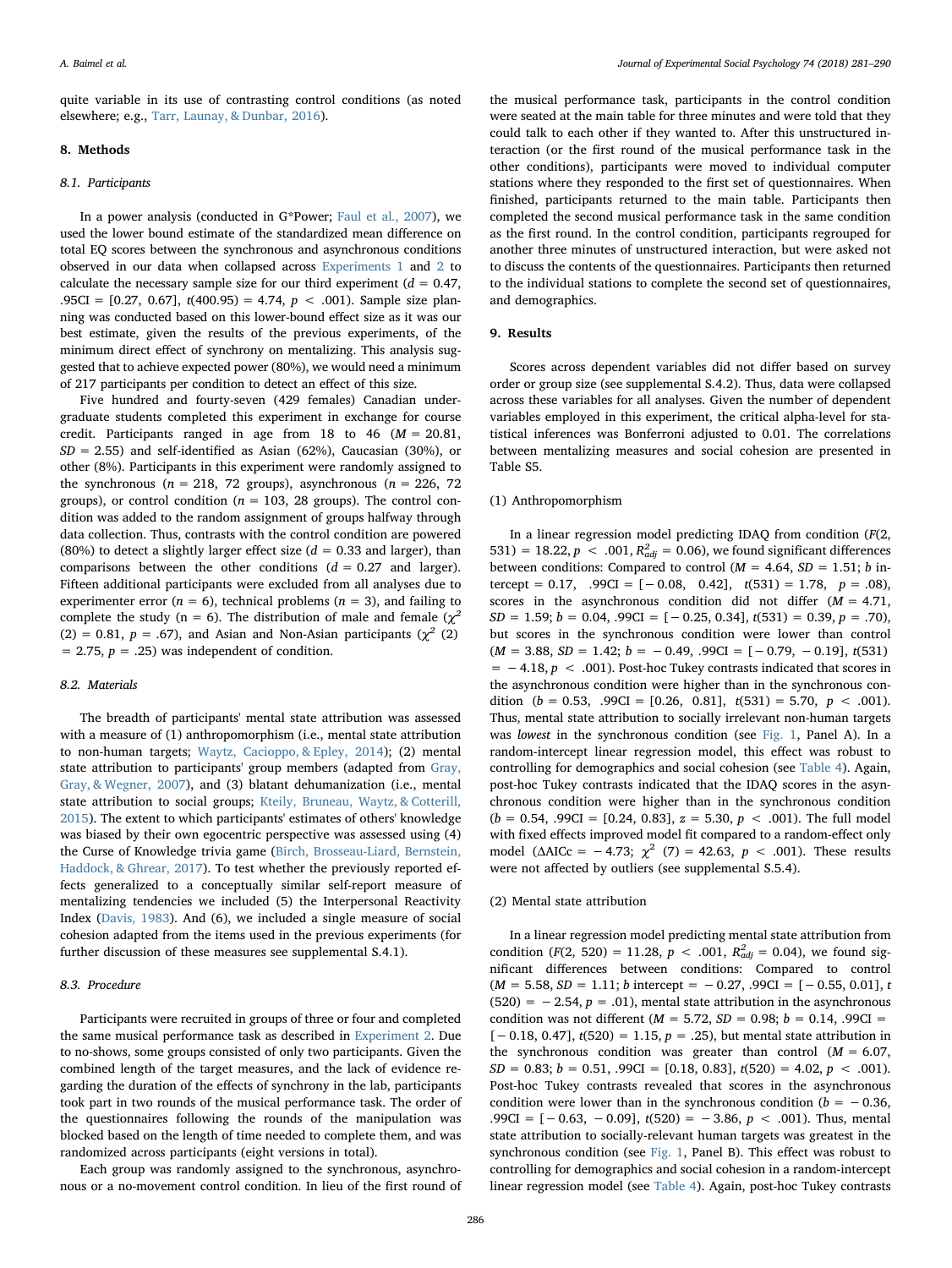<span id="page-6-0"></span>

Fig. 1. Anthropomorphism and Mental State Attribution by Condition in [Experiment 3.](#page-4-0)

Notes: Effect sizes are standardized regression coefficients [99% confidence intervals] from a linear regression model predicting mentalizing from condition without controls. Errors bars are 99% confidence intervals around the condition mean.

in the random intercept model revealed that scores in the asynchronous condition were lower than in the synchronous condition ( $b = -0.34$ , .99CI =  $[-0.67, -0.01]$ ,  $z = -2.95$ ,  $p = .01$ ). The full model with fixed effects improved model fit compared to a random-effect only null model ( $\triangle$ AICc = -23.36;  $\chi^2$  (7) = 61.25, p < .001). These results were not affected by outliers (see supplemental S.5.4).

In linear regression models contrasting (3) Blatant Dehumanization, (4) Curse of Knowledge, and (5) the Interpersonal Reactivity Index scores in the control condition to those in the synchronous and asynchronous conditions, we found no significant differences (see [Table 5](#page-7-0)). Random-intercept linear modelling of these variables did not change our inferences (see Table S6). Post-hoc Tukey contrasts in all models revealed no significant differences between the synchronous and asynchronous conditions (see supplemental S.4.3). Furthermore, we found no differences between conditions on the subscales of the IRI (see Table S7).

### 9.1. Social cohesion

In a linear regression model, we contrasted social cohesion in the synchronous ( $M = 4.81$ ,  $SD = 0.89$ ;  $b = 0.42$ , .99CI = [0.08, 0.75], t  $(517) = 3.22, p = .001$  and the asynchronous condition (*M* = 4.80,  $SD = 0.81$ ;  $b = 0.41$ , .99CI = [0.07, 0.74],  $t(517) = 3.15$ ,  $p = .002$ ) with the control condition  $(M = 4.45, SD = 0.90; b$  intercept =  $-0.35$ , .99CI = [ $-0.64$ ,  $-0.06$ ],  $t(517) = -3.15$ ,  $p = .002$ ) and found significant positive differences in both conditions, F(2, 517) = 5.87,  $p = .003$ ,  $R_{adj}^2 = 0.02$ . Indeed, post-hoc Tukey contrasts indicated that the synchrony and asynchrony conditions were not different from each other  $(b = -0.01, .99CI = [-0.29, 0.27], t(517)$  $= -0.11$ ,  $p = .99$ ). Thus, we found no specific effect of synchrony in fostering social cohesion (for random-intercept model with controls see supplemental S.4.4).

<span id="page-6-1"></span>Table 4

Random-intercept linear regression models predicting Anthropomorphism and Mental State Attribution in [Experiment 3.](#page-4-0)

|                               | Anthropomorphism              |         |                  | Mental State Attribution  |         |        |  |  |  |
|-------------------------------|-------------------------------|---------|------------------|---------------------------|---------|--------|--|--|--|
|                               | $b$ [.99 CI]                  | t       | $\boldsymbol{p}$ | $b$ [.99 CI]              |         | p      |  |  |  |
| Condition ( $Ref = Control$ ) |                               |         |                  |                           |         |        |  |  |  |
| Synchronous                   | $-0.39$ [ $-0.75$ , $-0.03$ ] | $-2.80$ | .01              | $0.42$ [0.01, 0.83]       | 2.64    | .01    |  |  |  |
| Asynchronous                  | $0.15$ [ $-0.21$ , 0.50]      | 1.04    | .30              | $0.08$ [ $- 0.33$ , 0.49] | 0.51    | .61    |  |  |  |
| Age                           | $0.00$ $[-0.12, 0.11]$        | $-0.11$ | .92              | $-0.04$ [ $-0.15$ , 0.06] | $-1.04$ | .30    |  |  |  |
| Male                          | $-0.26$ [ $-0.54$ , $-0.02$ ] | $-2.39$ | .02              | $0.06$ $[-0.21, 0.33]$    | 0.57    | .57    |  |  |  |
| Asian                         | $0.33$ [0.05, 0.61]           | 2.99    | .003             | $-0.23$ [ $-0.48$ , 0.02] | $-2.40$ | .02    |  |  |  |
| Social Cohesion               | $0.06$ [ $-0.05$ , 0.18]      | 1.37    | .17              | $0.26$ [0.15, 0.37]       | 6.41    | < .001 |  |  |  |
| Asian Group                   | $-0.11$ [ $-0.25$ , 0.04]     | $-1.95$ | .05              | $-0.03$ [ $-0.18$ , 0.12] | $-0.55$ | .58    |  |  |  |
| Intercept                     | $-0.06$ [ $-0.42$ , 0.30]     | $-0.42$ | .68              | $-0.08$ [ $-0.47$ , 0.31] | $-0.53$ | .59    |  |  |  |
| $N$ obs.                      | 479                           |         |                  | 487                       |         |        |  |  |  |
| $N$ groups                    | 167                           |         |                  | 167                       |         |        |  |  |  |
| AICc                          | 1358.00                       |         |                  | 1338.88                   |         |        |  |  |  |
| Mean VIF                      | 1.50                          |         |                  | 1.45                      |         |        |  |  |  |
| $R^2$ Total                   | 0.14                          |         |                  | 0.34                      |         |        |  |  |  |
| $R^2$ Fixed Effects           | 0.09                          |         |                  | 0.12                      |         |        |  |  |  |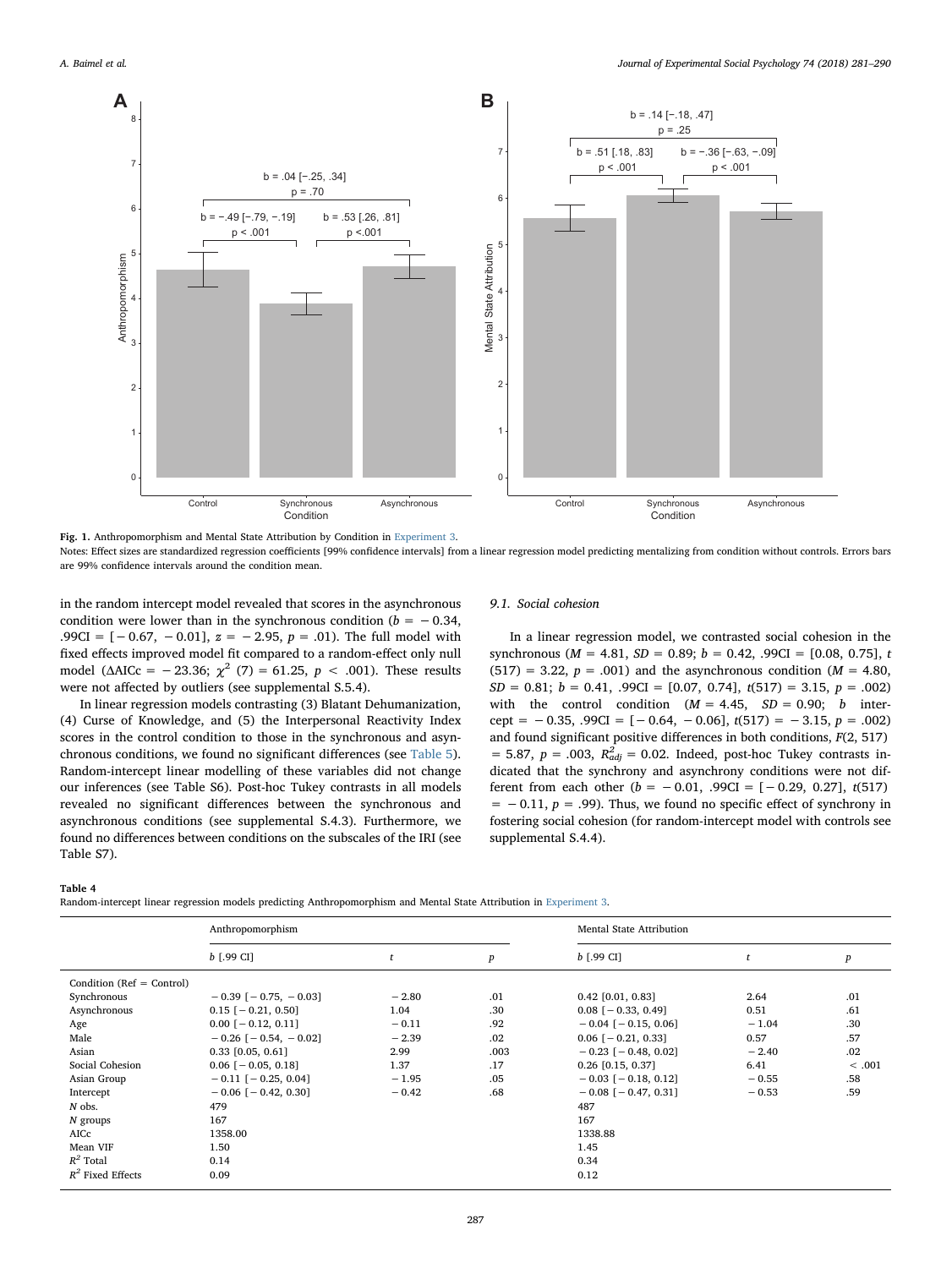#### <span id="page-7-0"></span>Table 5

|  |  |  |  | Descriptive statistics and linear regression models of Blatant Dehumanization, Curse of Knowledge and the Interpersonal Reactivity Index. |  |  |  |  |
|--|--|--|--|-------------------------------------------------------------------------------------------------------------------------------------------|--|--|--|--|
|  |  |  |  |                                                                                                                                           |  |  |  |  |
|  |  |  |  |                                                                                                                                           |  |  |  |  |

|                                                            | <b>Blatant Dehumanization</b> |                                                                                                                                                                                   |  | Curse of Knowledge |            |                                                                                                                                 |              | Interpersonal Reactivity Index |       |                                                                                                                                                                                                         |                         |                   |
|------------------------------------------------------------|-------------------------------|-----------------------------------------------------------------------------------------------------------------------------------------------------------------------------------|--|--------------------|------------|---------------------------------------------------------------------------------------------------------------------------------|--------------|--------------------------------|-------|---------------------------------------------------------------------------------------------------------------------------------------------------------------------------------------------------------|-------------------------|-------------------|
|                                                            | M(SD)                         | b [.99 CI]                                                                                                                                                                        |  |                    | M(SD)      | b [.99 CI]                                                                                                                      |              | n                              | M(SD) | b [.99 CI]                                                                                                                                                                                              |                         | D                 |
| Control <sup>a</sup><br>Synch.<br>Asynch.<br>Model summary |                               | $1.39(4.43)$ $0.01$ [ $-0.29, 0.24$ ] $-0.24$<br>$1.44(3.74)$ 0.01 [ - 0.30, 0.33] 0.10<br>$1.60(5.38)$ $0.05[-0.27, 0.36]$ 0.38<br>$F(2, 533) = 0.10, p = .91, R_{adi}^2 = 0.00$ |  | .81<br>.92<br>.71  | 3.05(9.71) | $5.22(15.01)$ $0.16$ $[-0.17, 0.49]$<br>3.60 (13.87) $0.04$ [ $- 0.28$ , 0.36]<br>$F(2, 484) = 1.06, p = .35, R_{adi}^2 = 0.00$ | 1.27<br>0.33 | .21                            |       | $-0.08$ [ $-0.34$ , 0.19] $-0.76$ .45 3.21 (0.34) $-0.08$ [ $-0.34$ , 0.18]<br>$3.23(0.29)$ 0.06 [-0.25, 0.38]<br>$.74$ 3.25 (0.30) 0.13 [-0.18, 0.45]<br>$F(2, 516) = 0.62, p = .54, R_{adi}^2 = 0.00$ | $-0.79$<br>0.52<br>1.07 | .43<br>.60<br>.28 |

<span id="page-7-1"></span><sup>a</sup> Baseline condition in the linear regression and the corresponding regression coefficient is the model intercept. In these models, synchronous and asynchronous conditions were contrasted with the control condition. Post-hoc Tukey contrasts indicated no differences between the synchronous and asynchronous conditions (see supplemental S.4.3).

#### 10. Discussion

In [Experiment 3](#page-4-0), we probed more specifically the ways in which synchrony could foster mentalizing. Participants responded to various measures of mentalizing that capture distinct processes involved in mental state reasoning: dispositional tendencies (IRI), accuracy in estimating others knowledge and the influence of egocentric biases (Curse of Knowledge), broad mental state attribution to social outgroups (dehumanization), attribution of mental states to non-human targets (IDAQ) and narrow mental state attribution to participants' group members. These various measures were at most weakly correlated, suggesting distinct mentalizing processes (see Table S5). Taken together, the current findings point to synchrony's effects on increasing the specificity of mental state attribution to socially-relevant targets. That is, synchrony decreased the extent to which participants promiscuously extended their attribution of human mental states to nonhuman targets, and synchrony did not affect mental state attributions to people in general. Rather, synchrony increased participants' attribution of mental states specifically to their fellow participants who they synchronized with.

With the addition of a no-movement control condition, [Experiment](#page-4-0) [3](#page-4-0) established that the effects are due to the synchrony condition. The asynchrony and control conditions did not differ. This also clarified, to some extent, the null effects on social cohesion reported in our previous experiments. Participants in both the synchronous and asynchronous conditions reported greater social connection to their fellow participants as compared to control. Thus, we did not replicate synchrony's unique effects on social cohesion that has been reported in the literature. We did find that simply participating in the musical performance task, in either the synchronous or asynchronous condition, was sufficient to increase social cohesion. As we did not meaningfully modify the synchrony manipulation between experiments, we cannot rule out any methodological contributions to this null finding. Although we are not the first to fail to replicate this effect (e.g., [Schachner & Garvin, 2010](#page-9-34)), a recent meta-analysis found reliable positive effects of synchrony on social cohesion ([Mogan, Fischer, & Bulbulia, 2017](#page-9-35)).

We did not find that IRI scores differed between conditions. Upon returning to [Lawrence et al.](#page-9-24)'s (2004) validation study of the EQ, we realized that although the IRI and EQ were modestly correlated overall, none of the subscales of the IRI correlated significantly with the cognitive empathy subscale of the EQ. Indeed, both the perspective taking and empathic concern subscales of the IRI were reported to be positively correlated with the affective empathy subscale of the EQ. Thus, the IRI may capture another aspect of mentalizing and was not a direct substitute for the EQ – where we observed differences in self-reported tendencies of cognitive empathy in [Experiments 1](#page-1-0) and [2](#page-3-0).

As in [Experiment 2B,](#page-3-0) we did not find that synchrony increased accuracy in mental state estimation – even though the targets of the Curse of Knowledge measure were specifically those that the participants had interacted with, as opposed to the pictures of eyes used in [Experiment](#page-3-0) [2](#page-3-0). That is, although we observed a clear Curse of Knowledge effect, participants' accuracy in estimating others' knowledge states did not differ between conditions. We hypothesized that synchrony would

increase accuracy in mentalizing by decreasing the egocentric biases that hinder reasoning about other minds, and is implicated in the Curse of Knowledge [\(Birch, 2005](#page-8-7)). But, we did not find support for this hypothesis.

As we did not find that the extent of participant's dehumanization was affected by the synchrony manipulation – the current evidence does not suggest that synchrony broadly increases mentalizing. However, we did find that synchrony decreased anthropomorphism and increased mental state attribution to those the participants synchronized with. Although the IDAQ is typically used as a trait-measure, it has been demonstrated to be situationally malleable ([Waytz, Epley,](#page-9-16) [et al., 2010](#page-9-16)). As in our previous experiments, these results held after controlling for social cohesion – reflecting the unique effects of synchrony on certain processes involved in mentalizing.

## 11. General discussion

In three experiments, we examined the effects of synchrony on mentalizing. In [Experiments 1](#page-1-0) and [2](#page-3-0), we found that synchrony increased self-reported perceptions of individuals' tendencies and abilities to consider the mental states of unspecified others. However, we found no evidence for synchrony increasing feelings of emotional empathy or one's ability to, in the moment, accurately reason about the content of other minds [\(Experiments 2](#page-3-0) and [3](#page-4-0)). But, we did find that synchrony increased state mental state attribution to specifically participant's group members, and suppressed promiscuous mentalizing, that is, anthropomorphism [\(Experiment 3](#page-4-0)). Taken together, these results suggest that synchrony increases perceptions of one's tendencies and capacities to consider others' mental states, and targets attention to the minds in one's immediate environment.

These results offer some evidence that synchrony tunes our minds to the minds of others, and suppresses the projection of mental states to the world writ large. Functionally, an increase in the recognition of and attention paid to the mental states of others should make further coordination with others easier to accomplish (e.g., [Curry & Chesters,](#page-8-16) [2012; Lin et al., 2010\)](#page-8-16). Broadly, mentalizing has been reliably demonstrated to be recruited in solving a variety of cooperative and coordination dilemmas ([Lissek et al., 2008; McCabe, Houser, Ryan,](#page-9-36) [Smith, & Trouard, 2001](#page-9-36)). Thus, synchrony may make individuals more willing and able to coordinate by increasing one's willingness to attribute and attend to the mental states of others. Additionally, the attribution of mental states to a target is often followed by an increase in moral concern ([Gray et al., 2007; Loughnan et al., 2010](#page-9-32)). Thus, synchrony may motivate abilities for coordination as well as desires to protect and sustain the cooperative relationship – a possibility that can be explored in future research.

The current effects of synchrony on mentalizing may speak to the emerging literature exploring the effectiveness of dance-movement therapies for individuals diagnosed along the Autism Spectrum [\(Koehne](#page-9-15) [et al., 2016; Behrends, Müller, & Dziobek, 2012; Landa, Holman,](#page-9-15) [O'Neill, & Stuart, 2011; McGarry, 2011; Rabinowitch, Cross, & Burnard,](#page-9-15) [2013\)](#page-9-15). Indeed, the current results may point to the specificity of synchronous movement in enhancing mentalizing as the mechanism by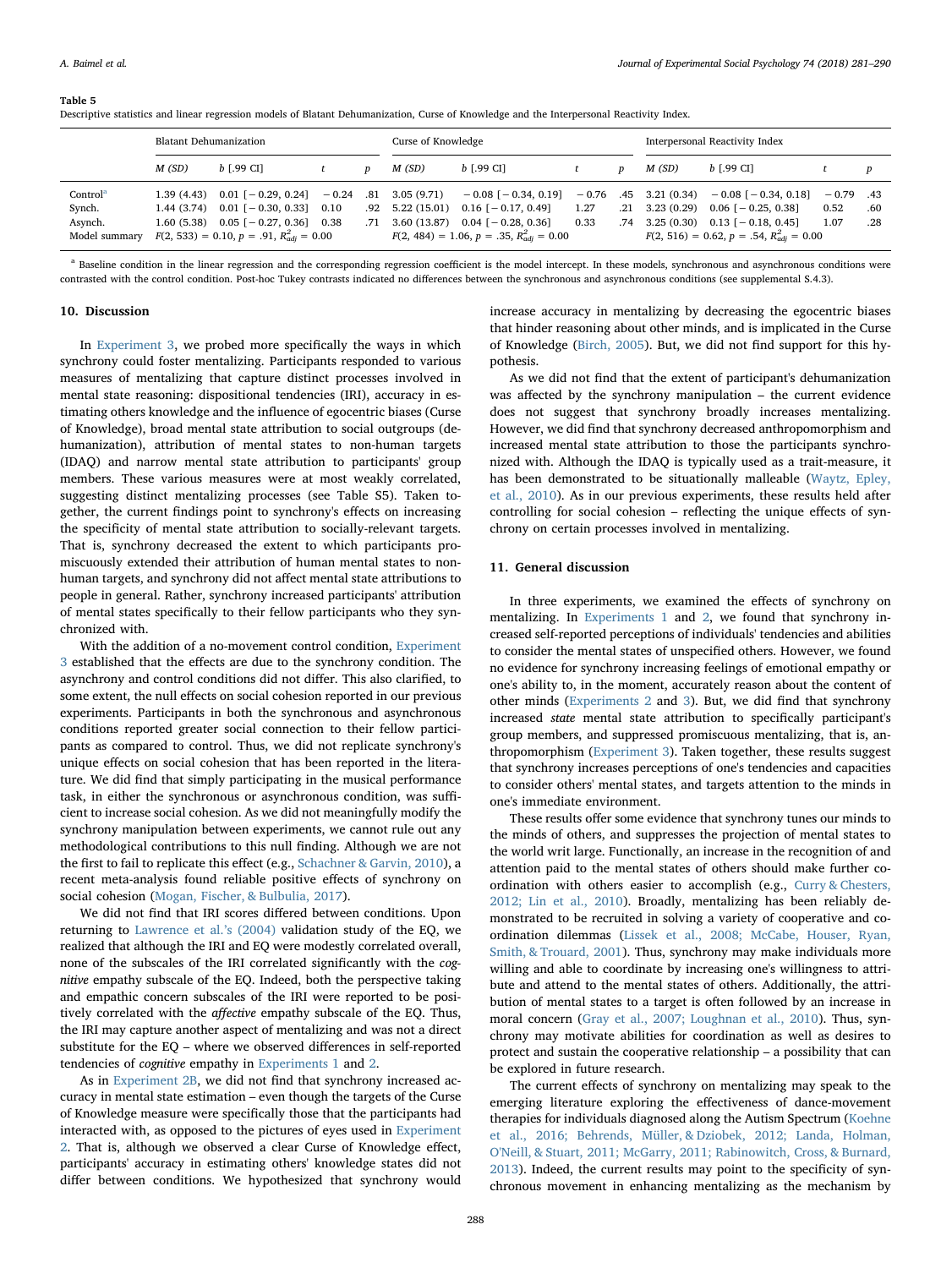which dance-movement therapies encourage social engagement. Certainly however, more research is needed to assess the effectiveness of synchrony as a specific intervention. [Koehne et al. \(2016\)](#page-9-15) found that perceived synchrony increased perceived ability to take on the perspective of another, but that this effect did not replicate in a sample of individuals diagnosed along the Autism Spectrum. However, their synchrony manipulation occurred during a staged virtual interaction which may lack the specific benefits of coordinating behaviors with physically present others that more closely resembles dance-movement therapy sessions. It remains an open question whether these effects are specific to synchronous actions or whether joint action paradigms, more broadly, would have similar effects (perhaps especially those in which the actions of others are predictable, but not synchronized).

Our results held after accounting for sex, the cultural backgrounds of the participants and the degree of ethnic homogeneity of the experimental groups. Furthermore, the effect of synchrony on mentalizing was not moderated by demographics. Nevertheless, participants across these experiments were sampled entirely from an undergraduate Canadian student population. Therefore, we make no broad claims as to the generalizability of these effects to different cultural milieus. Importantly, we know of only a single experimental study of the effects of synchrony that tests these hypotheses outside of a WEIRD cultural context ([Henrich, Heine, & Norenzayan, 2010](#page-9-37)). Notably, this study found that behavioral synchrony alone was not sufficient to increase cooperation (in Brazil; [Cohen, Mundry, & Kirschner, 2013\)](#page-8-17).

The Empathy Quotient was designed to assess trait mentalizing tendencies, and, to our knowledge, has not been used in an experimental context as it was employed here. However, the observed differences indicate that this measure is responsive to experimental manipulations. Indeed, as this measure assesses self-reported perceptions of one's mentalizing propensities, we can infer from these experiments that synchronizing with others fosters a state in which one feels like they are more willing and more able to mentalize. Although mentalizing propensities are typically treated as dispositions – self-report measures of state empathy are often comparable in item-content and positively correlated with trait measures (e.g., [Shen, 2010](#page-9-38)). Furthermore, [Lamm, Batson, and Decety \(2007\)](#page-9-39) found that EQ scores, specifically, were positively correlated with the on-line activation of neural systems implicated in mentalizing during empathy induction – suggesting overlap in state and trait indices of mentalizing.

We did not observe any specific effects of synchrony on feelings of social cohesion. This might be the result of the perils of bringing the study of collective cultural practices into the lab. These practices, such as collective rituals, are often emotionally intense, and have historically been infused with deep religious, spiritual or otherwise culturallysalient meaning. This is certainly not descriptive of the environment we created during these experiments – although anecdotally students did find these experiments quite enjoyable. As the synchrony manipulation employed here did not invoke any meaningful broader cultural context, we can infer that synchronous movement, even out of context, has effects on mentalizing. Importantly, a recent meta-analysis (which included the social cohesion results from [Experiments 1](#page-1-0) and [2](#page-3-0)) found a robust positive effect of synchrony on social cohesion [\(Mogan et al.,](#page-9-35) [2017\)](#page-9-35). This meta-analysis further revealed that synchrony's effects were stronger on behavioral indices of social cohesion than cognitions. Furthermore, synchrony's effects on real-world social cohesion might be dose responsive regarding both repetitive participation and participating with the same set of individuals. We know of only a single longitudinal study of the effects of synchrony (in typically developing children; [Wen et al., 2016\)](#page-9-3). Indeed, the utility of synchrony-specific interventions for enhancing mentalizing can only be further specified by longitudinal research.

We proposed that synchrony would foster mentalizing by guiding our attention to minds in our environments and by reducing the egocentrism that hinders accurate reasoning about other minds. The results of the three experiments presented here offer some evidence for how

synchrony increases one's willingness to consider and perceive the mental states of others. However, we did not find support for the latter part of this model – that is, synchrony did not reduce egocentrism in mental state reasoning. Nevertheless, future research should consider the diverse ways to operationalize accuracy in mentalizing, especially beyond relying on self-report measures. Taken altogether, the current findings offer new evidence regarding how a recurrent aspect of cultural collective practices and day-to-day interpersonal coordination – synchrony – shapes a core aspect of social cognition, the tendency to tune our minds to the mental states of others.

#### Open practices

The experiments reported in this paper earned Open Materials and Open Data badges for open practices. Materials, data, and analysis scripts are available at: [osf.io/5xmb2](http://osf.io/5xmb2).

#### Appendix A. Supplementary data

Supplementary data to this article can be found online at [https://](https://doi.org/10.1016/j.jesp.2017.10.008) [doi.org/10.1016/j.jesp.2017.10.008](https://doi.org/10.1016/j.jesp.2017.10.008).

#### References

<span id="page-8-2"></span>Apperly, I. A., & Butterfi[ll, S. A. \(2009\). Do humans have two systems to track beliefs and](http://refhub.elsevier.com/S0022-1031(17)30393-1/rf1300) belief-like states? [Psychological Review, 116](http://refhub.elsevier.com/S0022-1031(17)30393-1/rf1300), 953–970.

- <span id="page-8-13"></span>Baimel, A., Severson, R. L., Baron, A. S., & Birch, S. A. J. (2015). Enhancing "theory of mind" through behavioral synchrony. Frontiers in Psychology: Cognitive Science, 6. <http://dx.doi.org/10.3389/fpsyg.2015.00870>.
- <span id="page-8-9"></span>[Baron-Cohen, S. \(2009\). Autism: The Empathizing-Systemizing \(E-S\) Theory.](http://refhub.elsevier.com/S0022-1031(17)30393-1/rf2500) Annals of the [New York Academy of Sciences, 1156](http://refhub.elsevier.com/S0022-1031(17)30393-1/rf2500), 60–68.
- <span id="page-8-1"></span>[Baron-Cohen, S., Leslie, A. M., & Frith, U. \(1985\). Does the autistic child have a](http://refhub.elsevier.com/S0022-1031(17)30393-1/rf0010) "theory of mind"? [Cognitive Development, 21](http://refhub.elsevier.com/S0022-1031(17)30393-1/rf0010), 37–46.
- <span id="page-8-8"></span>Baron-Cohen, S., & Wheelwright, S. (2004). The Empathy Quotient: An investigation of adults with Asperger syndrome or high functioning autism, and normal sex differences. Journal of Autism and Developmental Disorders, 34(2), 163–175. [http://dx.doi.](http://dx.doi.org/10.1023/B:JADD.0000022607.19833.00) [org/10.1023/B:JADD.0000022607.19833.00.](http://dx.doi.org/10.1023/B:JADD.0000022607.19833.00)
- <span id="page-8-11"></span>[Baron-Cohen, S., Wheelwright, S., Hill, J., Raste, Y., & Plumb, I. \(2001\). The](http://refhub.elsevier.com/S0022-1031(17)30393-1/rf0020) "reading the mind in the eyes" [test revised version: A study with normal adults, and adults with](http://refhub.elsevier.com/S0022-1031(17)30393-1/rf0020) [Asperger syndrome or high-functioning autism.](http://refhub.elsevier.com/S0022-1031(17)30393-1/rf0020) Journal of Child Psychology and [Psychiatry, and Allied Disciplines, 42](http://refhub.elsevier.com/S0022-1031(17)30393-1/rf0020)(2), 241–251.
- <span id="page-8-12"></span>[Baron-Cohen, S., Bowen, D. C, Holt, R. J., Allison, C., Auyeung, B., Lombardo, M. V., ...](http://refhub.elsevier.com/S0022-1031(17)30393-1/rf2700) Lai, M. C. (2015). The "[reading the mind in the eyes](http://refhub.elsevier.com/S0022-1031(17)30393-1/rf2700)" test: Complete absence of typical sex difference in  $\sim$  400 men and women with autism. PLoS One, 27, [e0136521.](http://refhub.elsevier.com/S0022-1031(17)30393-1/rf2700)
- [Behrends, A., Müller, S., & Dziobek, I. \(2012\). Moving in and out of synchrony: A concept](http://refhub.elsevier.com/S0022-1031(17)30393-1/rf0025) [for a new intervention fostering empathy through interactional movement and dance.](http://refhub.elsevier.com/S0022-1031(17)30393-1/rf0025) [The Arts in Psychotherapy, 39](http://refhub.elsevier.com/S0022-1031(17)30393-1/rf0025), 107–116.
- <span id="page-8-10"></span>[Bernstein, D. M., Thornton, W. L., & Sommerville, J. A. \(2011\). Theory of mind through](http://refhub.elsevier.com/S0022-1031(17)30393-1/rf2600) [the ages: Older and middle-aged adults exhibit more errors than do younger adults on](http://refhub.elsevier.com/S0022-1031(17)30393-1/rf2600) a continuous false belief task. [Experimental Aging Research, 37](http://refhub.elsevier.com/S0022-1031(17)30393-1/rf2600), 481–502.
- <span id="page-8-4"></span>[Bigelow, A. E., & Birch, S. A. J. \(1999\). The e](http://refhub.elsevier.com/S0022-1031(17)30393-1/rf1500)ffects of contingency in previous interactions [on infants' preferences for social partners.](http://refhub.elsevier.com/S0022-1031(17)30393-1/rf1500) Infant Behavior & Development, 22, 367–[382](http://refhub.elsevier.com/S0022-1031(17)30393-1/rf1500).
- <span id="page-8-14"></span>[Birch, S., Brosseau-Liard, P., Bernstein, D., Haddock, T., & Ghrear, S. \(2017\). A curse of](http://refhub.elsevier.com/S0022-1031(17)30393-1/rf0030) [knowledge in the absence of knowledge? People misattribute their feelings of fa](http://refhub.elsevier.com/S0022-1031(17)30393-1/rf0030)miliarity [when judging how common knowledge is among their peers.](http://refhub.elsevier.com/S0022-1031(17)30393-1/rf0030) Cognition, 166, 447–[458](http://refhub.elsevier.com/S0022-1031(17)30393-1/rf0030).
- <span id="page-8-7"></span>Birch, S. A. J. (2005). When knowledge is a curse children's and adults' reasoning about mental states. Current Directions in Psychological Science, 14(1), 25–29. [http://dx.doi.](http://dx.doi.org/10.1111/j.0963-7214.2005.00328.x) [org/10.1111/j.0963-7214.2005.00328.x.](http://dx.doi.org/10.1111/j.0963-7214.2005.00328.x)
- <span id="page-8-6"></span>[Chartrand, T. L., & Bargh, J. A. \(1999\). The chameleon e](http://refhub.elsevier.com/S0022-1031(17)30393-1/rf1900)ffect: The perception-behavior link and social interaction. [Journal of Personality and Social Psychology, 76](http://refhub.elsevier.com/S0022-1031(17)30393-1/rf1900), 893–910.
- <span id="page-8-5"></span>[Chartrand, T. L, & Lakin, J. L. \(2013\). The antecedents and consequences of human be](http://refhub.elsevier.com/S0022-1031(17)30393-1/rf1800)havioral mimicry. [Annual Review of Psychology, 64](http://refhub.elsevier.com/S0022-1031(17)30393-1/rf1800), 285–308.
- <span id="page-8-0"></span>Cirelli, L. K., Wan, S. J., & Trainor, L. J. (2014). Fourteen-month-old infants use interpersonal synchrony as a cue to direct helpfulness. Philosophical Transactions of the Royal Society of London B: Biological Sciences, 369(1658), 20130400. [http://dx.doi.](http://dx.doi.org/10.1098/rstb.2013.0400) [org/10.1098/rstb.2013.0400](http://dx.doi.org/10.1098/rstb.2013.0400).

- <span id="page-8-3"></span>Religion, Brain & Behavior, 1–11. [http://dx.doi.org/10.1080/2153599X.2012.741075.](http://dx.doi.org/10.1080/2153599X.2012.741075) [Converse, B. A., Lin, S., Keysar, B., & Epley, N. \(2008\). In the mood to get over yourself:](http://refhub.elsevier.com/S0022-1031(17)30393-1/rf1400) Mood aff[ects theory-of-mind use.](http://refhub.elsevier.com/S0022-1031(17)30393-1/rf1400) Emotion, 8, 725–730.
- <span id="page-8-16"></span>Curry, O., & Chesters, M. J. (2012). "Putting ourselves in the other fellow's shoes": The role of "theory of mind" in solving coordination problems. Journal of Cognition and Culture, 12(1–2), 147–159. [http://dx.doi.org/10.1163/156853712X633974.](http://dx.doi.org/10.1163/156853712X633974)
- <span id="page-8-15"></span>Davis, M. H. (1983). Measuring individual differences in empathy: Evidence for a multidimensional approach. Journal of Personality and Social Psychology, 44(1), 113–126.

<span id="page-8-17"></span>Cohen, E., Mundry, R., & Kirschner, S. (2013). Religion, synchrony, and cooperation.